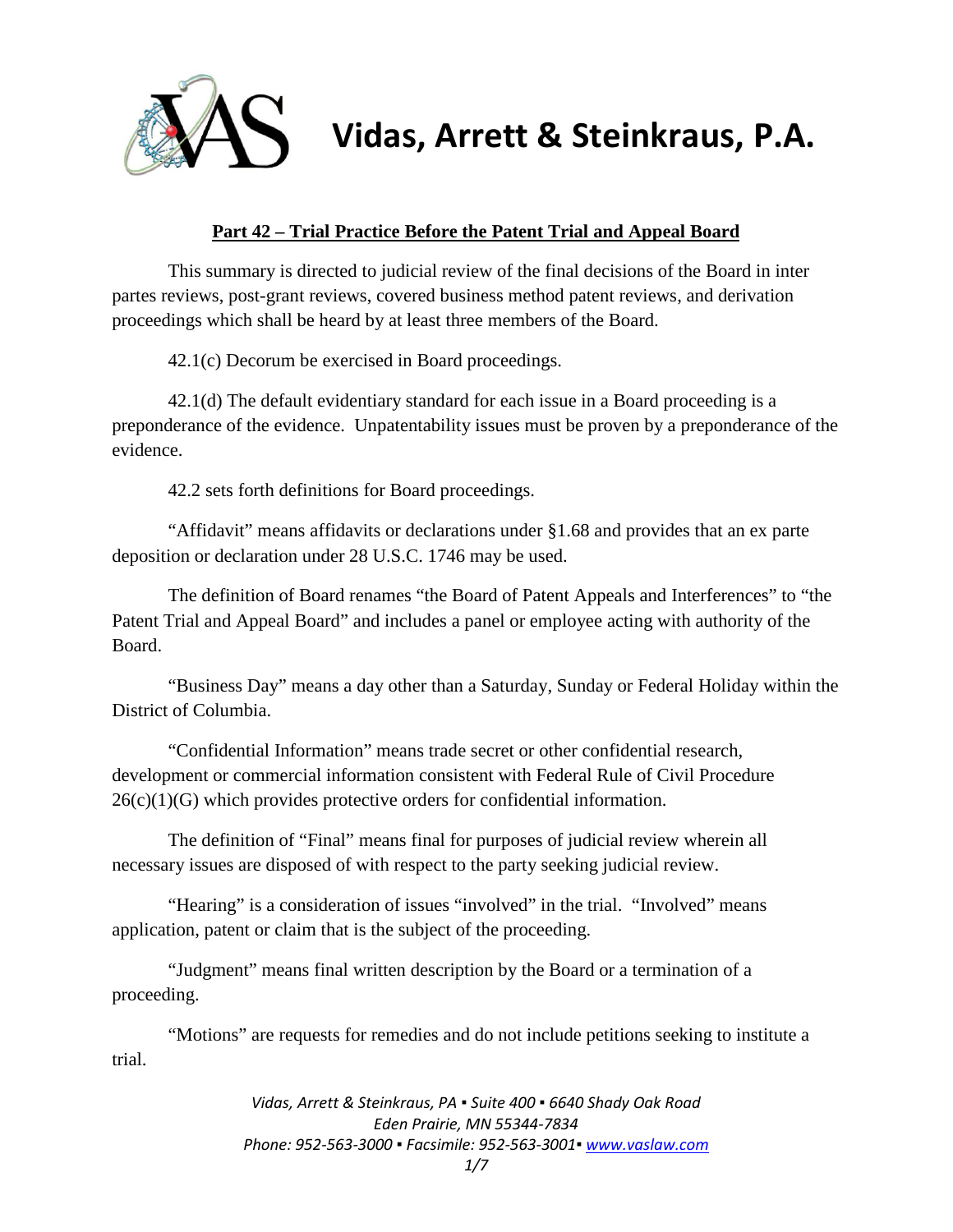"Office" means the United States Patent and Trademark Office.

Panel is at least three members of the board and each derivation proceeding, inter partes review, post-grant review and covered business method patent review proceeding shall be heard by at least three members of the board.

Party includes at least the petitioner and the patent owner, as well as any applicant or assignee in a derivation proceeding.

A Petition is a request that a trial be instituted consistent with 35 U.S.C. §135(a) and 311 as amended and 35 U.S.C. 321.

Petitioner is the party requesting a trial.

Preliminary proceedings begin with the filing of a petition for trial and end with a written decision as to whether a trial will be instituted.

"Proceeding" means a trial or preliminary proceeding.

"Rehearing" means reconsideration.

A trial is a contested case instituted by the Board based upon a petition except for interferences.

42.3 Jurisdication of the Board

42.3(b) A petition to institute a trial must be filed with the Board consistent with any time period required by statute.

## 42.4 Provides for Notice of Trial

42.4(a) The determination to institute a trial is delegated to the Board.

42.4(b) The Board will send a notice of trial to every party in the proceeding.

42.4(c) The Board may authorize additional modes of notice.

42.5 Conduct of the Trial

42.5(a) and (b) permit administrative patent judges wide latitude in administering the proceedings.

42.5(c) The Board may set times by order. Good cause must be shown for extensions of time and to excuse late actions. Late action will be excused in the interest of justice. This is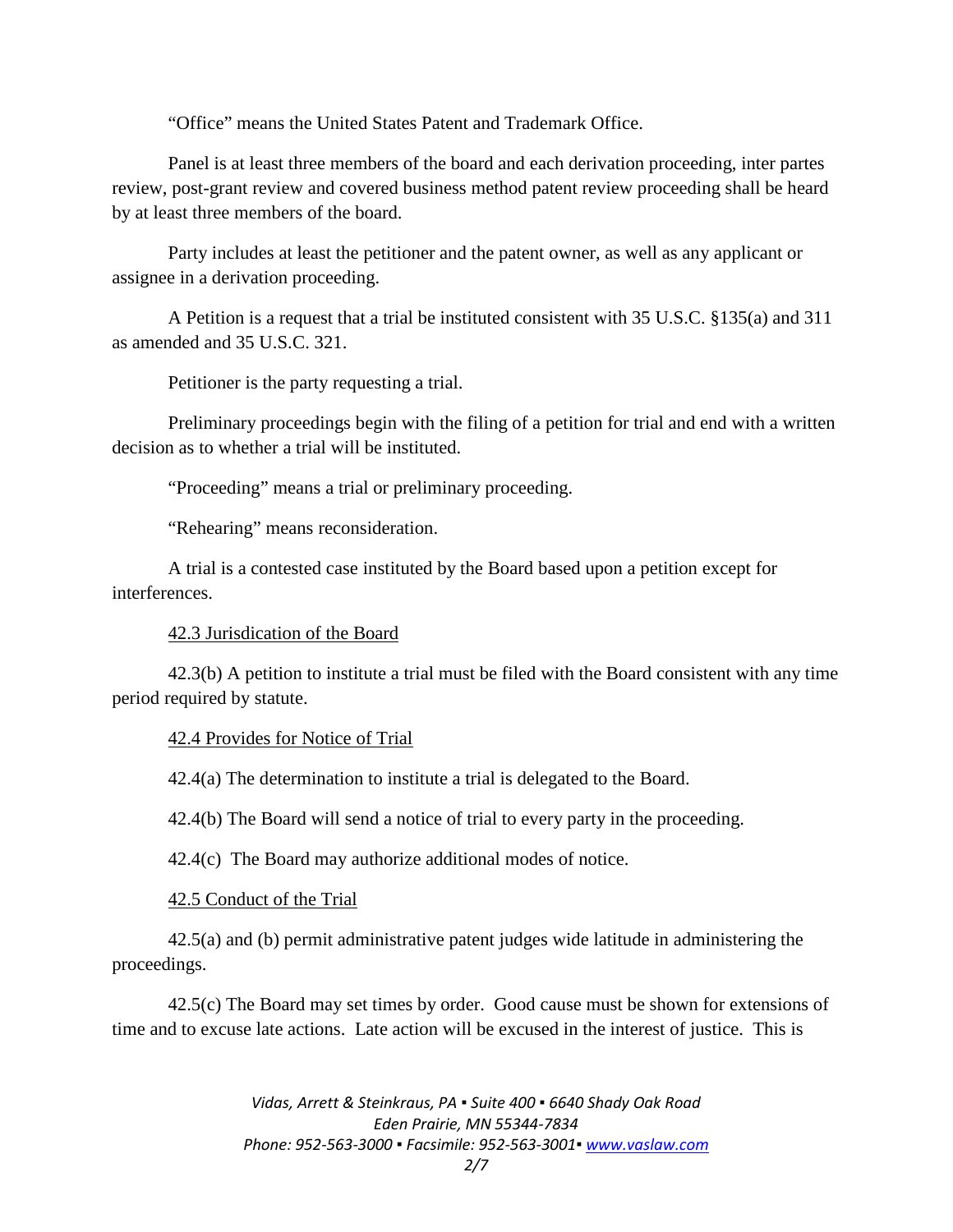consistent with 35 U.S.C. 315(a)(11) as amended and 35 U.S.C. 326(a)(11) which provide that the Board will issue a final decision not less than one year after institution of the review.

42.5(d) Ex parte communications about a proceeding with a Board member or employee are prohibited and sanctions apply.

#### 42.6 Procedure for filing documents

42.6(a) Papers to be filed are required to meet the standards similar in patent prosecution, §1.52(a) and in the filings of the Federal Circuit under Fed. R. App. P. 32. Incorporation by reference is prohibited. Page size must be 8½ x 11 except for exhibits that require a larger size.

 $42.6(a)(2)$ 

(i) Markings must be in black;

(ii) Either a proportional or a mono-spaced font may be used;

(A) The proportional font must be 14-point or larger,

(B) The mono-spaced font must contain more than 4 characters per cm or 10 characters per inch;

(iii) Double spacing must be used except in claim charts, headings, tables of content, tables or authorities, indices, signature blocks, and certificates of service. Block quotations may be 1.5 spaced, but must be indented from both the left and the right margins; and

(iv) Margins must be at least 2.5 cm (1 inch) on all sides.

(3) Arguments must not be incorporated by reference from one document to another. Combined motions, oppositions, replies or other combined documents are not permitted.

(4) Documents must be signed in accordance with §§1.33 and 11.18(a) and should be identified by trial number where known.

42.6(b) Electronic filing is the default manner in which documents in a proceeding are filed with the Board.

42.6(c) Exhibits are to be filed with the first document in which the exhibit is cited.

42.6(d) Prohibits filing of duplicate documents absent Board authorization.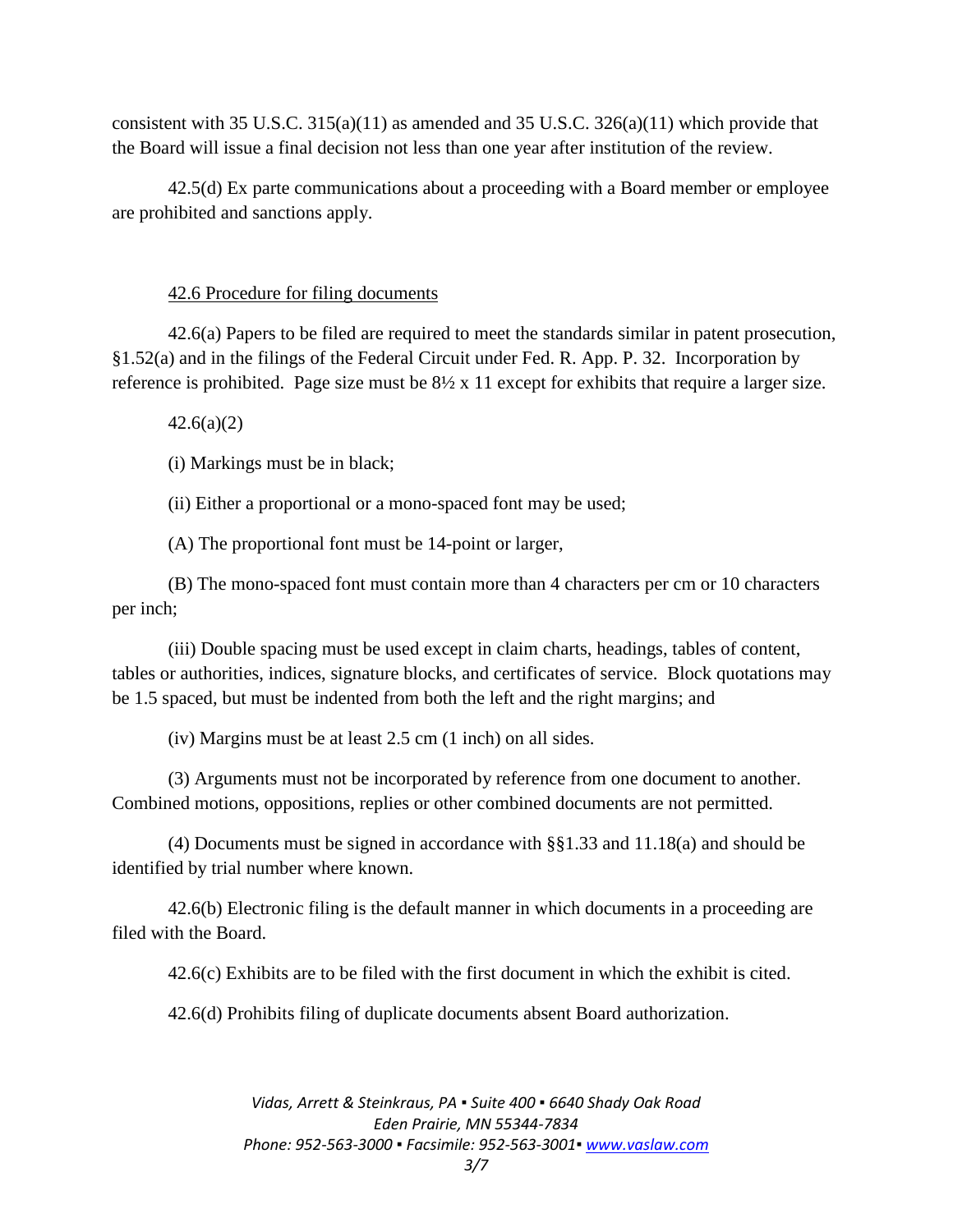42.6(e) Requires service simultaneous with the filing of a document and certificates of service. Service may be electronic upon agreement of the parties or may be made via EXPRESS MAIL® or by means at least as fast and reliable as EXPRESS MAIL®.

42.7 Provides that the Board may vacate or hold in abeyance unauthorized papers and limits the filing of duplicate papers.

42.8 Certain mandatory notices be provided by the parties including identification of the real parties in interest, related matters, lead and back-up counsel and service information.

42.9 Permits action by an assignee to the exclusion of an inventor but such orders will rarely be granted.

42.10(a) Requires a party to designate a lead and back-up counsel.

42.10(b) Provides that a power of attorney must be filed for counsel not of record in the party's involved patent or application.

42.10(c) Allows for pro hac vice representation before the board subject to the condition that lead counsel be a registered practitioner and to other conditions the Board may impose.

42.10(d) Provides limited delegation to the board under 35 U.S.C 2(b)(2) and 32 to regulate the conduct of counsel in board proceeding.

42.10(e) Provides that counsel may not withdraw from a proceeding without Board authorization.

42.11 Reminds parties and individuals involved in a proceeding of their duty of candor and good fath.

42.12: Provides for sanctions in trial proceedings before the Board.

42.12(a) identifies types of misconduct for which sanctions may be imposed including failure to comply with an applicable rule, abuse of discovery, abuse of process, improper use of the proceeding and misrepresentation of fact.

42.12(b) Lists the sanctions that may be imposed.

42.13: Provides a uniform system of citation to authority.

42.14: The record of a proceeding is made available to the public unless otherwise ordered. An exception is where documents or things have been accompanied by a motion to seal.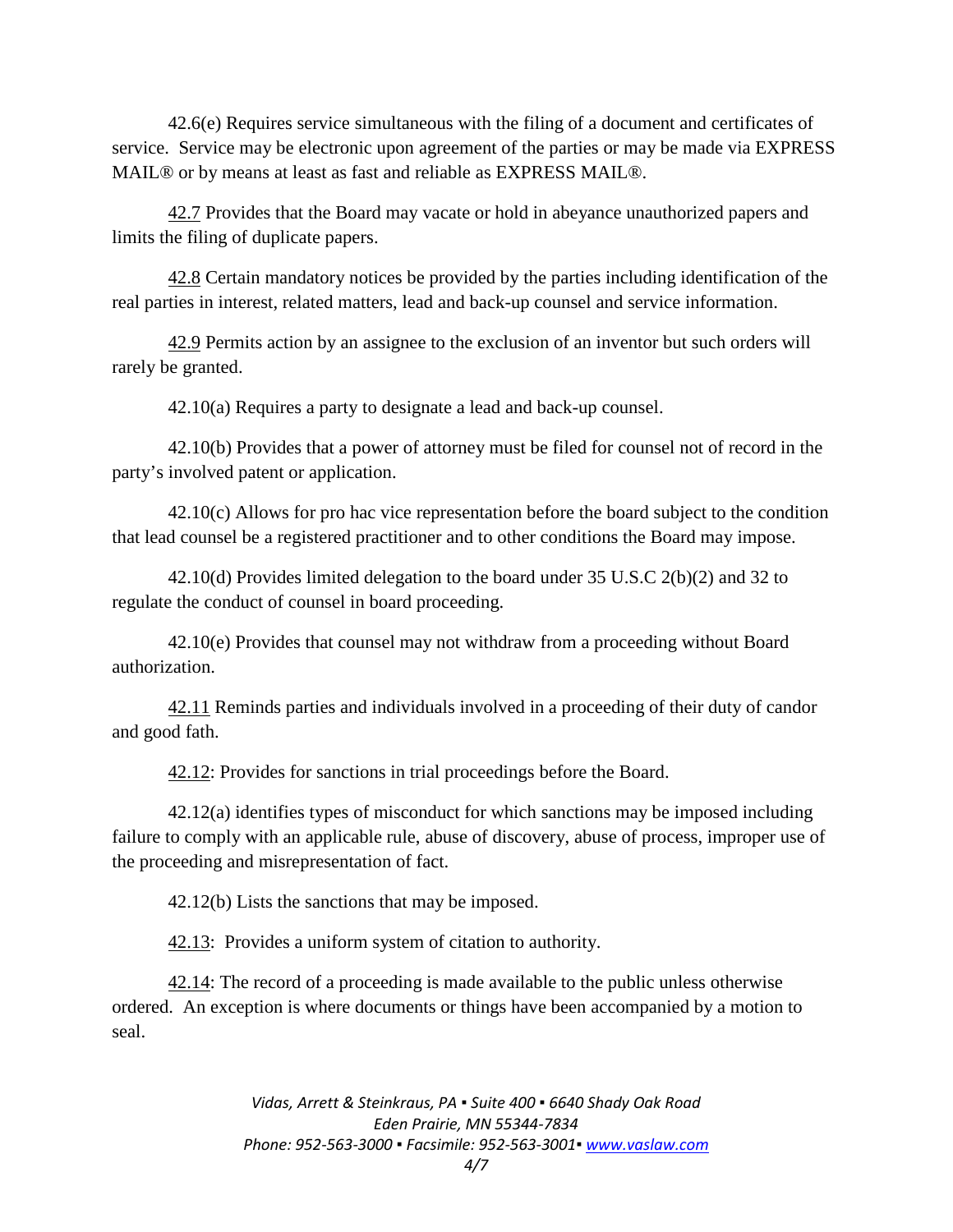## Fees

The Office is setting fees for these services pursuant to 35 U.S.C. §41(d)(2).

42.15: The average cost for preparing a petition for an inter partes review is estimated at \$46,000. The cost for preparing a petition for a post-grant or covered business method patent review is estimated to be \$61,333. The estimated cost for preparing a petition for derivation is also \$61,333.

The fees for filing a petition for an inter partes review is \$27,200 for requesting review of 20 or fewer claims and \$600 for each claim in excess of 20.

The fees for filing a petition for a post-grant or covered business method patent are \$35,800 to request review of 20 or few claims and \$800 for each claim in excess of 20.

The estimated IT cost to establish the process and maintain filing and storage through 2017 is to be recovered by charging each petition a base IT fee of \$1704 for requests to review 20 or fewer claims and an additional \$75 for each claim in excess of 20.

The cost per hour for a judge to decide a petition for and conduct a review is \$258.32.

For inter parte petitions involving 20 or fewer claims an estimated 100 hours of judge is required and an addition two hours of judge time for each claim in excess of 20.

For a petitions for post-grant or covered business method patents review with 20 or fewer claims is anticipated to involve 130 hours of judge time and an additional slightly under 3 hours of judge time for each claim in excess of 20.

42.15(a) Sets the fee for a petition to institute an inter partes review of a patent based upon the number of challenged claims.

42.15(b) Sets the fee for a petition to institute a post-grant review or a covered business method patent review based on the number of challenged claims .

42.15(c) Sets the fee for a petition to institute a derivation proceeding in the amount of \$400.

42.15(d) Sets the fee for filing written requests to make a settlement agreement in the amount of \$400.

42.15(e) and (f) recite the statutory fees due when a patent owner presents additional claims during a review. See 35 U.S.C.  $\S41(a)(s)(A)(i)$  and (ii).

## Petition and Motion Practice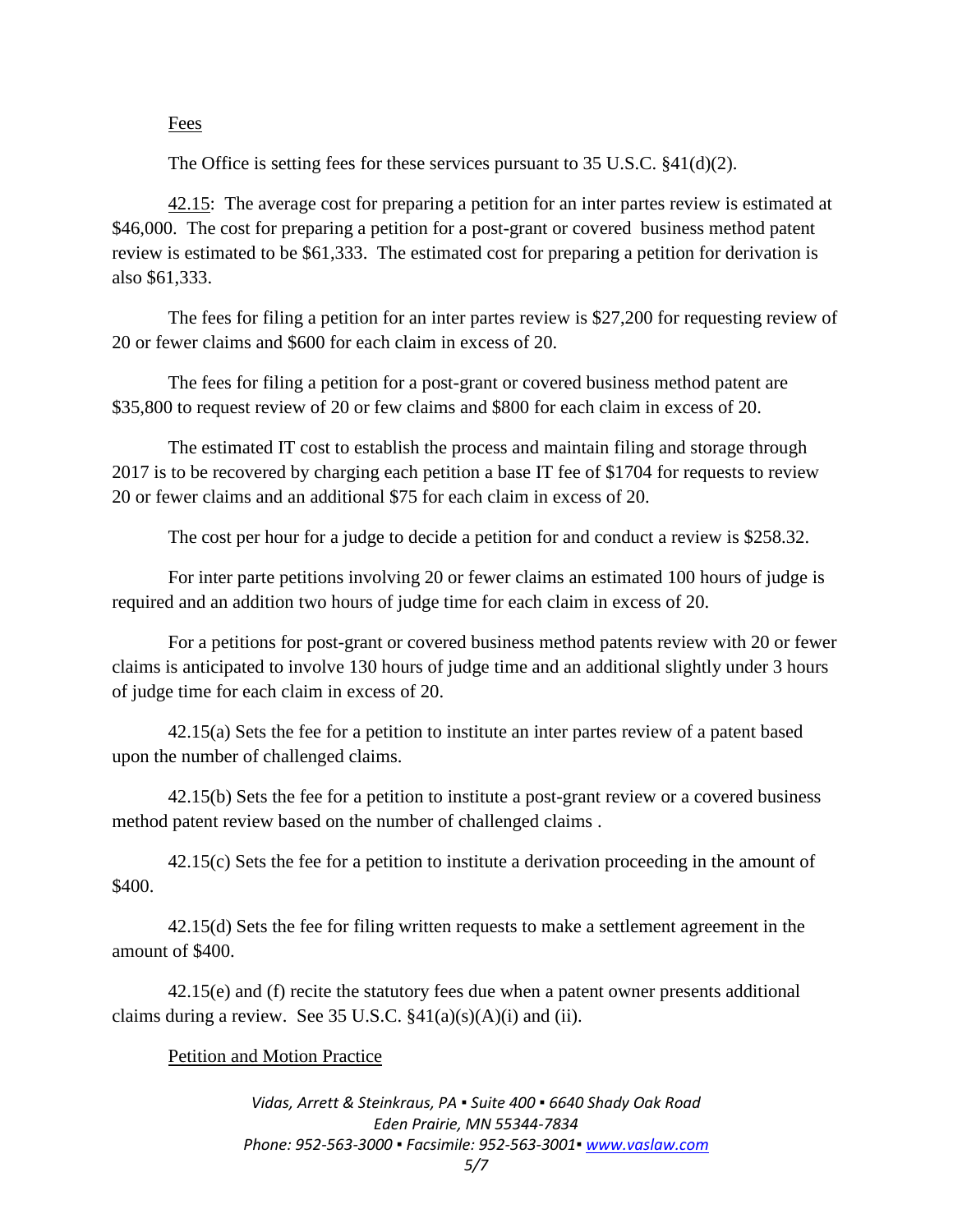42.20 Provides that relief, other than a petition to institute a trial, must be in the form of a motion.

42.20(b) Provides that motions will not be entered absent Board authorization. A conference call would be required before an opposed motion is filed.

42.20(c) Provides that the Board may order briefing on any issue appropriate for a final written determination on patentability.

42.21(a) Provides that the Board may require a party to file a notice stating the relief it requests and the basis for that relief in the Board proceedings.

42.21(b) Failure to state a sufficient basis for relief will warrant denial of the request.

42.21(c) Permits correction of a notice after the time set for filing the notice but sets a high threshold for entry of the correction (i.e. if the entry was in the interests of justice). A showing of good cause for extending the time for entering a final decision is required.

42.22 General content of motions.

42.22(a) Each petition or motion be filed as a separate paper.

 $42.22(a)(1)$  and  $(a)(2)$  provide a statement of relief requested and a statement of the reasons for the relief. Vague arguments and generic citations are fundamentally unfair and do not provide sufficient notice.

42.22((b) requires the movant to make showings ordinarily required for the requested relief in other parts of the Office.

42.22(c) provides that a petition or motion may include a statement of facts with specific citations to the portions of the record that support the particular fact.

42.23 provides that oppositions and replies must comply with the content requirements for a motion and that a reply may only respond to arguments raised in the corresponding opposition. Oppositions and replies may rely on appropriate evidence to support the positions asserted therein. Reply evidence must be responsive and not merely new evidence that could have been presented earlier to support the movant's position.

42.24 provides page limits for petitions, motions, patent owner preliminary responses, patent owner responses, oppositions, and replies.